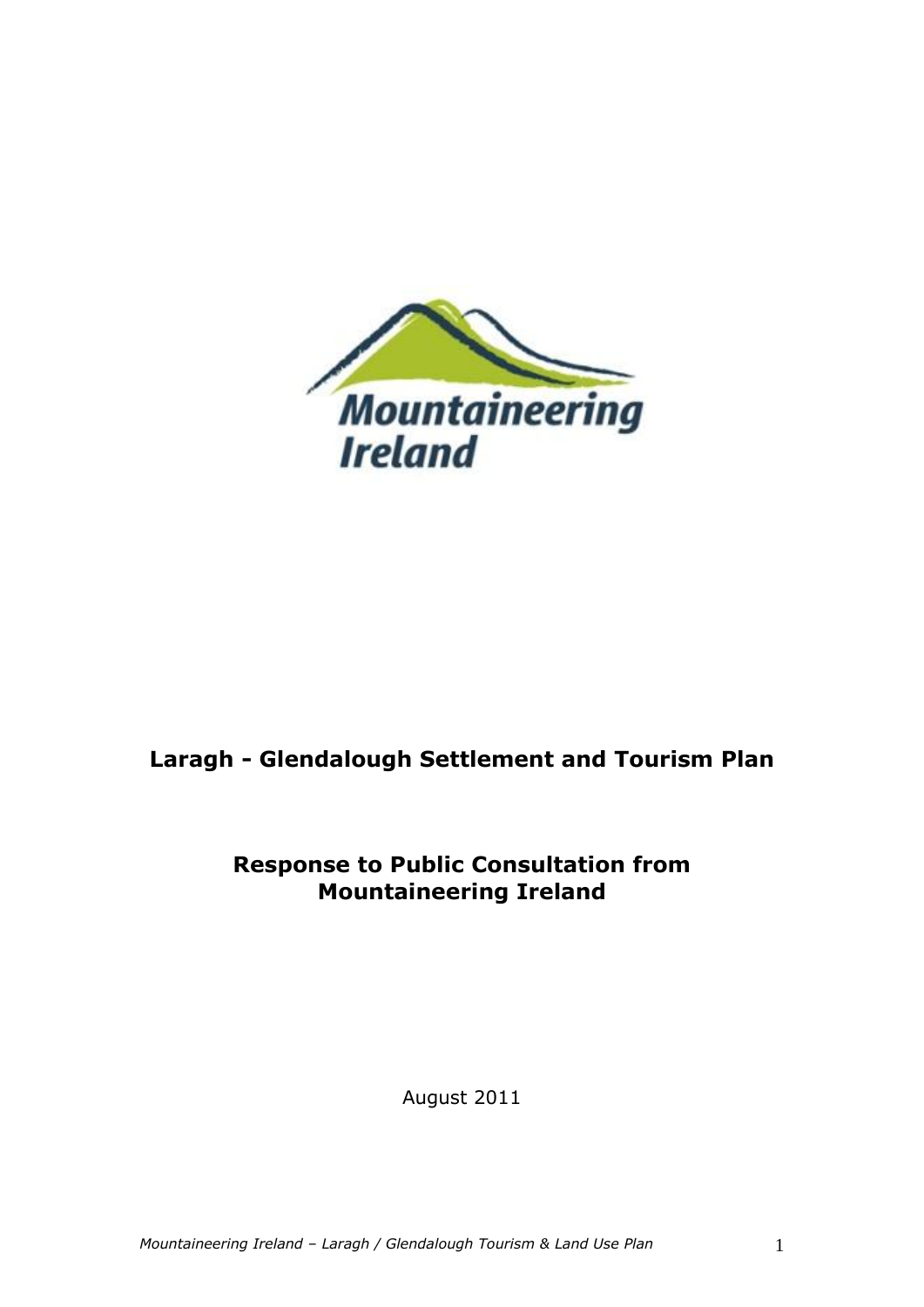# **1. Introduction**

Mountaineering Ireland (MI) welcomes the preparation of a Settlement and Tourism Plan to guide the future sustainable development of Laragh and Glendalough.

The Laragh - Glendalough area is Wicklow's premier tourist destination, and a honeypot for participants in outdoor recreation activities, particularly walkers and climbers. As an area with a rich ecclesiastical heritage, set in a magnificent natural environment, it is vital that the future growth of Laragh and Glendalough is managed in a way that respects and protects the environment, and delivers benefits for local residents.

MI represents the largest recreation user group in the Irish uplands – the hillwalking and climbing community. MI is recognised as the National Governing Body for the sport of mountaineering by both the Irish Sports Council and Sport Northern Ireland. The term mountaineering refers to a spectrum of activities that includes hillwalking, rock climbing, rambling, bouldering and alpinism. MI currently has 10,500 members comprising 145 clubs and over 1400 individual members. The Irish Mountaineering Club which owns a hostel (known as the IMC hut) at Glendasan, is an MI member club.

MI is pleased with many aspects of the current draft plan, such as the overarching objective to protect the integrity of the natural, built and archaeological environment of the area, and the commitment to manage future visitor experiences in a different way. The following pages set out some specific comments on the draft plan.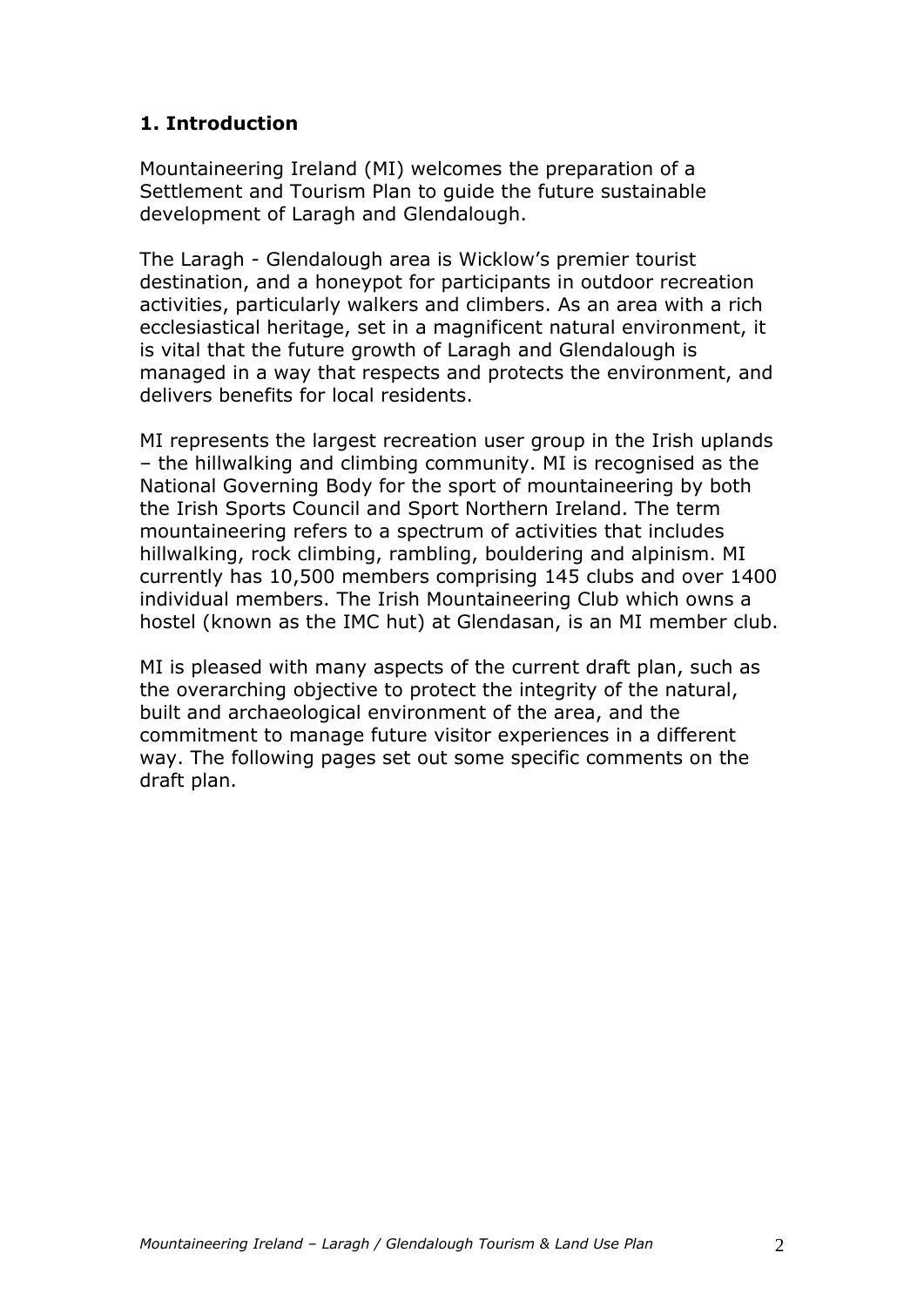# **2. Specific comments**

#### 2.1 Settlement and Tourism vision

MI is broadly supportive of the vision in the Laragh - Glendalough Settlement and Tourism Strategy, though it is perhaps a little unrealistic to expect that the area will become a 'long-stay' tourist destination by 2022. That said, we agree with the objectives of the plan in terms of trying to encourage visitors to spend more time and money in the area.

While the plan provides a framework for balancing future infrastructural needs, it is not clear how the overall vision in the plan will be achieved. This is our key concern.

MI strongly recommends that the plan includes an objective for Wicklow County Council to work with other statutory bodies, and non-statutory representatives, including the local community, to coordinate the development and ongoing management of Laragh and Glendalough. Statutory stakeholders should include Wicklow Mountains National Park (WMNP), the Office of Public Works (OPW) and Coillte. Non-statutory representation should include local residents, local tourism interests and communities of interest such as mountaineering that have a strong connection with the area.

MI acknowledges that the plan does not seek to increase visitor numbers, however the World Tourism Organisation expects 'experiential' tourism - which encompasses ecotourism, nature, heritage, cultural, and soft adventure tourism, as well as subsectors such as rural and community tourism – to grow more quickly than other tourism sectors over the decade ahead. Tourism is also being actively promoted by the Irish government to boost economic recovery. Therefore, plans for the future development of Laragh and Glendalough should be based on the management of increased visitor numbers.

#### 2.2 LG16 – 'Park and Ride' facility

Traffic management is a major issue in the future development of Laragh and Glendalough. Connected with this is the need for parking, therefore the commitment towards the development of a 'park and ride' facility is welcome.

A large car-park will be required and it is difficult to see how this could be accommodated with the Settlement Boundary. The zoning objective for the Tourism Corridor Zone and LG39 indicate that the 'park and ride' facility might be within that zone, however much of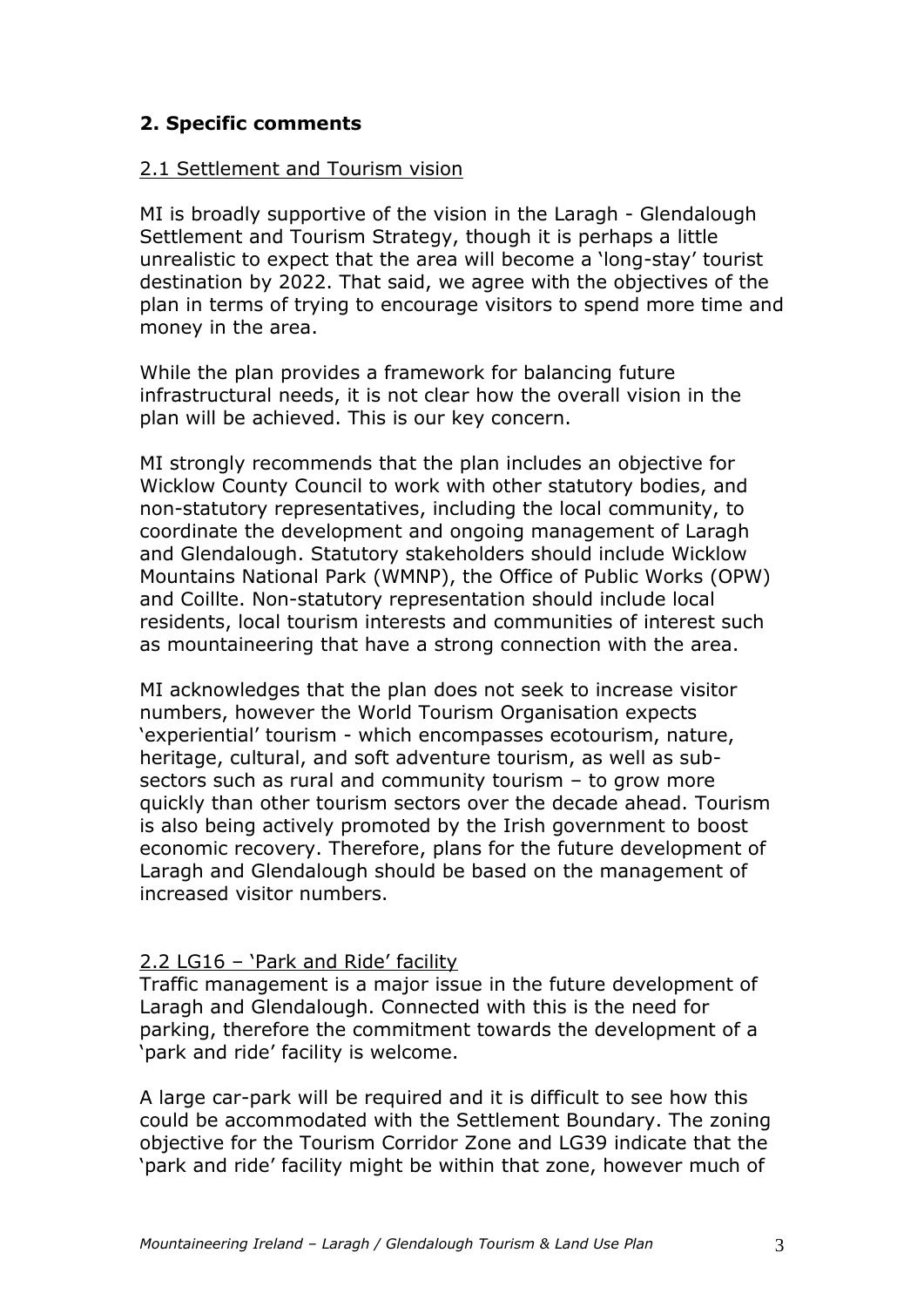this land is between Laragh and Glendalough. As the majority of visitors approach Laragh and Glendalough from the Annamoe side, it would make sense to locate the 'park and ride' facility on that side of the village, so as to reduce the traffic pressure in Laragh itself.

It is vital that the 'park and ride' facility is complemented by sustainable transport options, that it is well-promoted and that visitors are encouraged to use the facility by setting higher prices for use of the other car-parks. Signage on the approach to Laragh should indicate the cost of the various car-parks. A discreet electronic sign should indicate when the Visitor Centre and Upper Lake car parks are full (or close to full).

#### 2.3 LG15 and LG16 – pedestrian links and Wicklow Way

MI welcomes objective LG15 which includes improving pedestrian links around the village centre and LG16 which includes the development of pedestrian and cycle links on the Green Road, however we would specifically like to see the Council commit to linking Laragh village with the Wicklow Way, as a spur off the main route, or preferably as a re-route via a pedestrian bridge from Laragh village to link with the Green Road. This would increase the local economic benefit from the Wicklow Way and enhance the visitor experience. The Wicklow Way is an important element in local visitor infrastructure and should be referred to in the plan.

#### 2.4 LG22 – Protection of Natura 2000 sites

MI supports the objectives associated with protecting Natura 2000 sites, however any re-direction of recreational use under LG22(v) should include consultation with the representative body for the relevant recreation user group. MI requests that this be added to objective LG22(v).

As all of the zones within the Laragh – Glendalough Development Boundary include some element of a Natura 2000 site, the need to avoid encroachment, the use of buffer zones and consultation with the National Parks and Wildlife Service should perhaps be referred to throughout the plan.

## 2.5 LG42 – Tourist information facility

MI welcomes objective LG42 for the development of a tourist information service and the incorporation of this service in an existing centre such as the OPW Visitor Centre. Better availability of tourist information is essential to enabling visitors get more from their time in Laragh and Glendalough and therefore increase their